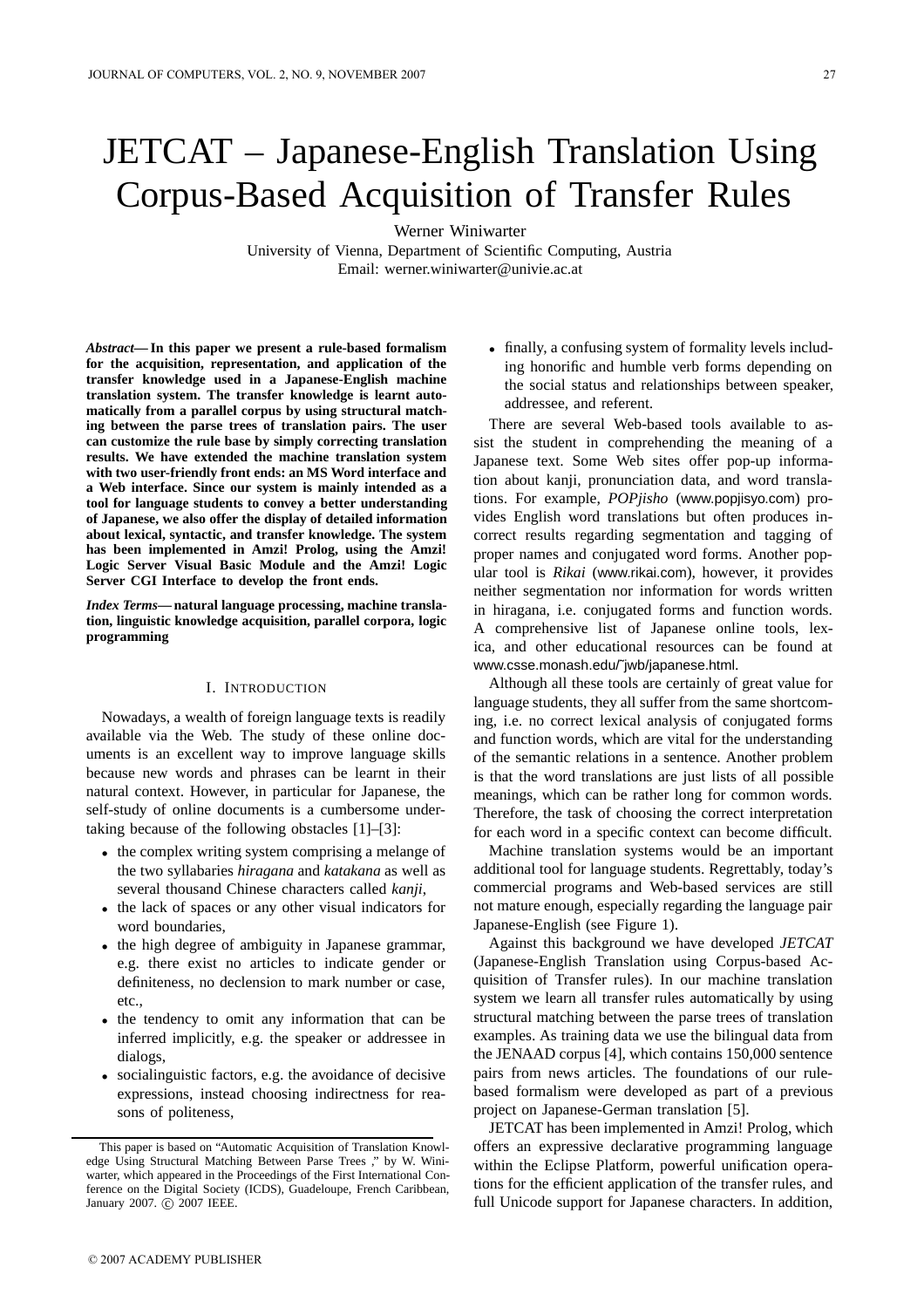| Japanese sentence:<br>新しい政治勢力結集の基盤は、政治理念、<br>基本政策の共有でなくてはなるまい。                                                                                                                                            |
|-----------------------------------------------------------------------------------------------------------------------------------------------------------------------------------------------------------|
| Roman transcription:<br>Atarashii seiji seiryoku kesshū no kiban wa, seiji rinen,<br>kihon seisaku no kyōyū de naku te wa naru mai.                                                                       |
| Correct translation:<br>A new political force should be based on common political ideas and<br>basic policies.                                                                                            |
| www freetranslation com-<br>May not become that the base of new politics influence concentration is<br>not the sharing of a politics idea, basis policy.                                                  |
| www.worldlingo.com/en/products_services/worldlingo_translator.htm:<br>The basis of new political power concentration, not being joint ownership<br>of political belief and basic policy, will not become. |
| www.excite.co.jp/world/english/:<br>In case of sharing neither the political belief nor the basic policy, the base<br>of a new political power concentration will not become it.                          |
| tool.nifty.com/globalgate/:<br>If the base of new political influence concentration is not sharing of a<br>political belief and a basic policy, it will not become.                                       |
| www.brother.co.jp/jp/honyaku/demo/:<br>The base of the political new power concentration is not the joint ownership<br>of the political belief and the basic policy, and it won't be.                     |
| Figure 1. Example output of machine translation systems.                                                                                                                                                  |

Amzi! Prolog comes with several APIs, in particular the Amzi! Logic Server Visual Basic Module and the Amzi! Logic Server CGI Interface, which we used to develop an MS Word interface and a Web interface so that the user can invoke the translation functionality directly from an editor or browser window. The students can customize their personal transfer rule bases by simply post-editing translation results and resubmitting them to JETCAT. In addition, they can inspect all the intermediate results of a translation process, i.e. token lists, parse trees, and transfer rules. A particularly instructive feature is the single step trace mode, which allows to watch how a Japanese parse tree gradually turns into a fully translated English parse tree.

The rest of the paper is organized as follows. After a brief discussion of related work in Sect. II, we first give an overview of the system architecture of JETCAT in Sect. III. Next, we describe the formalism for the representation of the transfer knowledge in more detail in Sect. IV. Finally, the realization of the MS Word interface and Web interface is illustrated in Sect. V and Sect. VI. We close the paper with some concluding remarks and an outlook on future work in Sect. VII.

## II. RELATED WORK

Despite the long history of machine translation research (see [6]–[10]) and the huge amount of effort invested in the development of machine translation systems, the achieved translation quality is still very disappointing [11], [12]. This is true for *transfer-based* systems, which try to find mappings between specific language pairs and even more so for *interlingua-based* approaches aiming to find a language-independent representation that mediates among several languages. The latter often use a semantic formalism as interlingua in which case they are also referred to as *knowledge-based* translation systems [13]– [15]. A well-known representative for an interlingua-

All these traditional *rule-based* machine translation systems rely on a careful design of the transfer or interlingual rule base by human experts. Each new rule that is added to the rule base can produce negative side effects on other existing rules. Therefore, it is a difficult and timeconsuming task to keep a rule base of reasonable size consistent. Most commercial machine translation products exhibit thus a rather static behavior. The user can only add new words to a custom lexicon or choose between several stylistic preferences for the generation of the translation output. This means that the machine translation system cannot learn from its mistakes whereas a human translator improves his skills with experience over time [18].

As a response to these shortcomings, research interests in machine translation have shifted towards *corpus-based* approaches in the last few years, which try to learn the transfer knowledge from a large parallel corpus for the language pair [19]. The opposite extreme of rulebased systems is *statistical machine translation*, which, in its pure form, uses no additional linguistic knowledge to train both a statistical translation model and target language model [20], [21]. The two models are used to assign probabilities to translation candidates and then to choose the candidate with the maximum score. For the first few years the translation model was built only at the word level, however, as the limitations of these wordbased approaches became apparent, several extensions towards phrase-based translation [22] and syntax-based translation [23]–[25] have been proposed, in particular for dissimilar language pairs like Japanese-English. Although some improvements in the translation quality could be achieved, statistical translation has one main disadvantage in common with rule-based translation, i.e. an incremental adaptation of the statistical model by the user is usually impossible. Furthermore, statistical translation, as opposed to rule-based translation, has no easily comprehensible rule base, which makes it unsuitable for language students who want to have an explanation component for a better understanding of the translation process.

*Example-based machine translation* is a compromise between the two extremes of rule-based and statistical translation [26]–[28]. It uses a parallel corpus to create a database of translation examples for source language fragments. The different approaches vary in how they represent these fragments in the database: as surface strings, structured representations, generalized templates with variables, etc. [29]–[32]. The equivalent target language fragments are retrieved and combined to build the translation. As a hybrid technology, example-based translation inherits some of the weaknesses of both rulebased and statistical translation. On the one hand, the acquisition can discover translation examples automatically, however, manual crafting or at least reviewing of the fragments is mandatory to achieve sufficient accuracy for a corpus of reasonable size [33]. On the other hand, the representation of the translation knowledge in the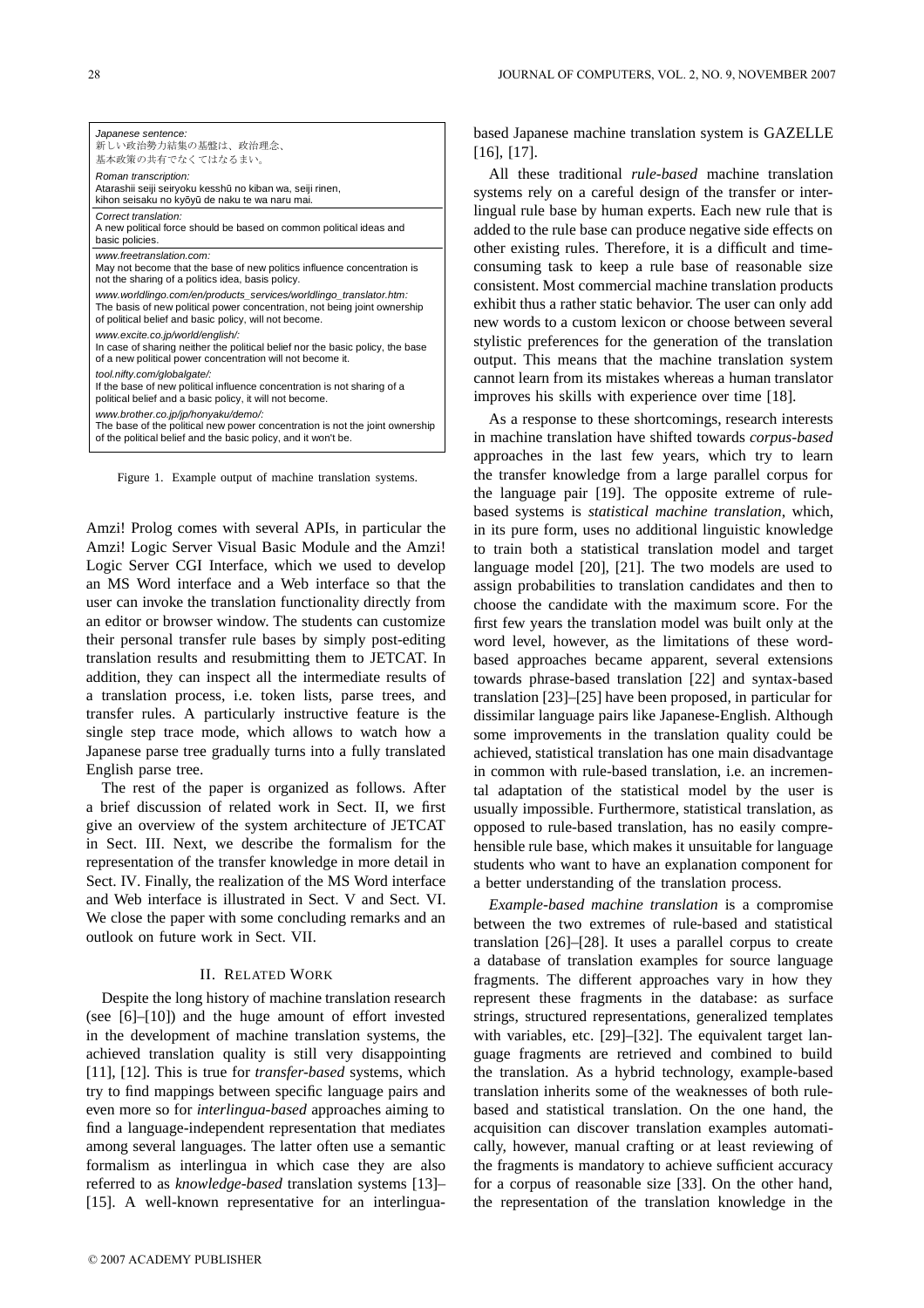

Figure 2. System architecture.

database is less readily convertible to a lucid explanation of the translation process.

# III. SYSTEM ARCHITECTURE

The JETCAT system architecture is depicted in Figure 2. The three main tasks for the machine translation system are the translation of Japanese input, the acquisition of new transfer rules, and the consolidation of the rule base.

For the *translation* of a Japanese sentence we first analyze it with the *tagging* module, which accesses the Japanese lexicon to produce a list of morphemes with pronunciation, base form, part-of-speech, conjugation type, and conjugation form. The lexicon was compiled automatically by applying the morphological analysis system ChaSen [34] to the JENAAD corpus. Instead of the original numerical ChaSen tags we use more user-friendly three letter acronyms.

Next, the token list is transformed into a parse tree by the *parsing* module with the assistance of the Definite Clause Grammar preprocessor of Amzi! Prolog. The parse tree of a sentence is represented as a list of *constituents*,

which are modeled as compound terms of arity 1 with the *constituent category* as principal functor. Regarding the *argument* of a constituent we distinguish between:

- *simple constituent*: word with part-of-speech tag (atom/atom) or syntactic feature (atom), and
- *complex constituent*: phrase (list of subconstituents).

The *transfer* module traverses the parse tree top-down and applies the transfer rules in the rule base to transform the Japanese parse tree into a corresponding English generation tree. We also perform some standard transformations, the two most common ones are:

- the removal of Japanese particles that indicate the relationship of a phrase to the embedding phrase, these particles are often redundant because the relationship is already expressed through the category of the complex constituent,
- the addition of the coordinating conjunction "and", which is often not explicitly expressed in Japanese.

As last processing step of a translation, the *generation* module produces the final English sentence by traversing the generation tree top-down and computing a nested list of surface forms, which is afterwards flattened and converted into a string. Irregular inflections are produced by accessing the English lexicon, which was also built automatically by applying the MontyTagger [35] to the JENAAD corpus.

The tagging and parsing of English sentences are necessary preprocessing steps for the *acquisition* of new transfer rules. The *tagging* module segments the English input into morphemes, and annotates each morpheme with its base form and part-of-speech tag from the Penn Treebank tagset. For the convenience of the reader we list the textual descriptions of the Japanese and English partof-speech tags used in this paper in Table I. The *parsing* module applies grammar rules written again in Definite Clause Grammar syntax to the token list to compute the structural representation of the English sentence as parse tree.

The *acquisition* module traverses the Japanese and English parse tree and derives new transfer rules. The

TABLE I. PART-OF-SPEECH TAGS

|                 | adn | adverbial dependent noun |
|-----------------|-----|--------------------------|
|                 | axy | auxiliary verb           |
|                 | cma | comma                    |
|                 | cou | country                  |
|                 | cno | copular noun             |
|                 | fna | family name              |
| <b>Japanese</b> | mdp | modifying particle       |
|                 | nou | $n$ $\alpha$ $n$         |
|                 | par | particle                 |
|                 | per | period                   |
|                 | pno | predicative noun         |
|                 | pnp | prenominal particle      |
|                 | ver | verb                     |
|                 | vsu | verbal suffix            |
|                 | in  | preposition              |
|                 | Ħ   | adjective                |
| English         | nn  | noun                     |
|                 | nnp | proper noun              |
|                 | vb  | verb                     |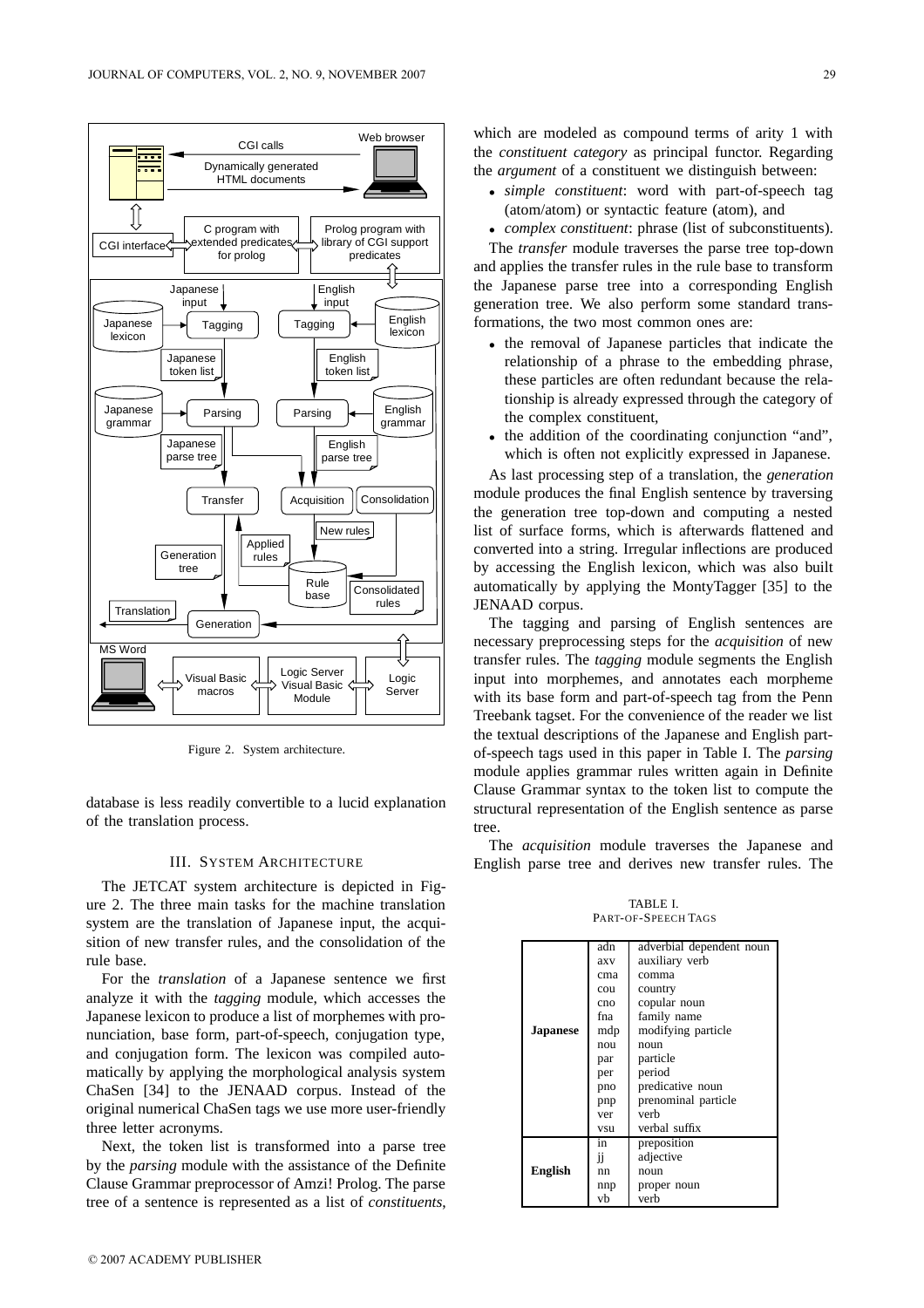search for new rules starts at the sentence level by recursively mapping the individual subconstituents of the Japanese sentence. There exists a specific rule for each Japanese constituent category to match a subconstituent of this category (and potentially other subconstituents) with English subconstituents to derive a transfer rule. Each derived rule is added to the rule base if it is not included yet. All Japanese and English subconstituents that are covered by the derived rule are removed from the input before continuing the search for new rules. The default mapping of a Japanese subconstituent is to find an English subconstituent with identical constituent category and to continue the matching procedure recursively for the arguments of the two constituents.

The rules that are learnt by the acquisition procedure are rather specific because they consider contextual translation dependencies in full detail to produce accurate translations and to avoid any conflict with other transfer rules in the rule base. However, this high degree of specificity badly affects the coverage for new unseen data. Therefore, the task of the *consolidation* module is to generalize transfer rules by relaxing their condition part as long as this does not introduce a conflict with another rule in the rule base.

For the moment, JETCAT comes with two user-friendly front ends. The first option is an MS Word interface. The user invokes *Visual Basic macros*, which call procedures declared in the *Logic Server Visual Basic Module* to communicate with the *Logic Server*. The Logic Server is the Prolog runtime engine packaged as DLL. It has a number of public methods to implement the Logic Server API, and it loads and runs the compiled Prolog code for the machine translation system.

The second possibility is to access JETCAT via a Web interface. The user's Web browser sends CGI calls to the Web server, which calls the *CGI interface* to return dynamically generated HTML documents. The CGI application consists of a *C program* responsible for starting the Amzi! Logic Server and loading the Prolog CGI script. All user input and CGI variables are asserted as facts to the Prolog logicbase before calling the Prolog part of the CGI Amzi! interface. This *Prolog wrapper* performs the necessary CGI bookkeeping functions and calls predicates defined in the Prolog script implementing the machine translation system.

#### IV. TRANSFER KNOWLEDGE

In our approach, we have chosen a very flexible and robust formalism to represent the transfer knowledge. We model all translation situations with just three generic rule types:

- a *word transfer rule* translates the argument of a simple constituent,
- a *constituent transfer rule* translates both the category and the argument of a complex constituent,
- a *phrase transfer rule* allows to define elaborate conditions and substitutions on the argument of a complex constituent.

All the transfer rules are actually stored as Prolog facts in the rule base. Figure 3 shows an example of the rules learnt from a sentence pair for an empty rule base. The 9 rules are learnt in that order by the acquisition module. We also indicate the generalizing transformations produced by the consolidation module resulting in 10 simplified rules.

In the following subsections, we explain the three different rule types in more detail by using the rules in Figure 3 as well as one additional illustrative example. For the ease of the reader, we use Roman transcriptions of Japanese characters.

# *A. Word Transfer Rules*

For simple context-insensitive translations at the word level, the argument of a simple constituent in the input  $a_i$ is changed to its translation  $t_a$  by applying the following predicate, i.e. if  $a_i$  is equal to the *argument condition* in the transfer rule  $a_r$ , it is replaced by  $t_a$ :

$$
wtr(a_r, t_a).
$$

Such a rule changes a Japanese word and its part-ofspeech tag to the equivalent English word and part-ofspeech tag.

**Example 1.** Rule 3a: *wtr*(*shido/pno, leadership/nn ¯* ). This states that the predicative noun  $\frac{\sinh(\bar{\phi})}{p}$  is translated as noun *leadership/nn*. A predicative noun can be used as a verb, e.g. in this case "to lead", by adding the verb *suru*, "to do".

**Example 2.** Rule 8: *wtr*(*kaikaku/pno, reform/nn*). This rule translates the predicative noun *kaikaku/pno* as noun *reform/nn*.

**Example 3.** Rule 9b: *wtr*(*noridasu/ver, embark/vb*). The application of this rule changes the verb *noridasu/ver* into the verb *embark/vb*.

**Acquisition.** Whenever the acquisition procedure reaches two simple constituents with identical categories, a new word transfer rule is derived. Many word transfer rules (e.g. Rule 3a and Rule 9b) are generated by the consolidation module as a result of generalizing phrase transfer rules.

Therefore, word transfer rules should be interpreted with caution, i.e. they are only valid as long as no conflicting translation exists in the training data that would require a more contextualized rule. Furthermore, the rules have to be understood as unidirectional translations from Japanese into English, e.g. in Example 1 "leadership" would be rather translated as "shidōryoku" than "shidō".

**Transfer.** The transfer module tries to apply a word transfer rule, once it reaches the argument of a simple constituent during the traversal of the parse tree. If the argument of the simple constituent  $a_i$  equals  $a_r$ , it is substituted with  $t_a$ .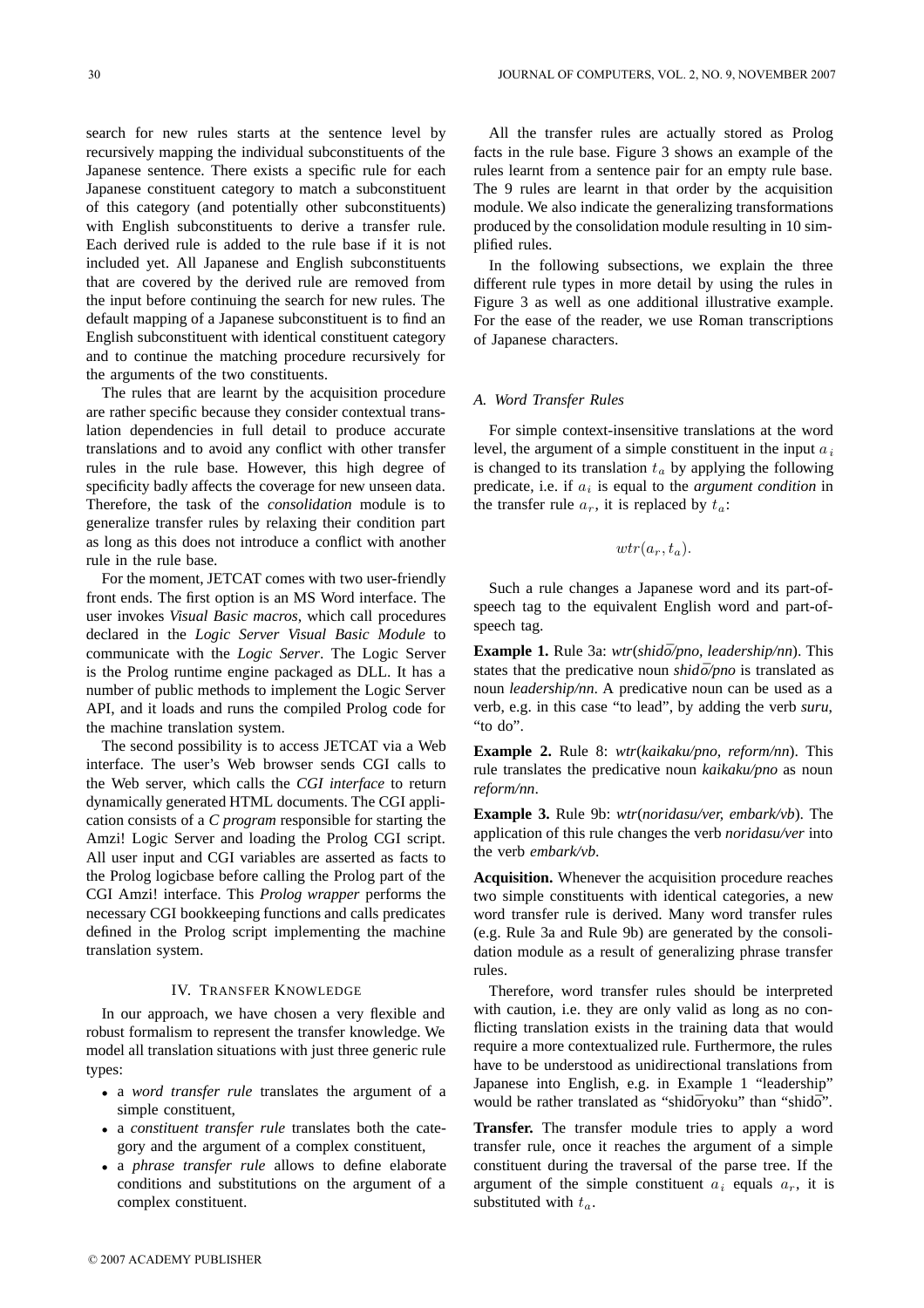

Figure 3. Example of transfer rules.

## *B. Constituent Transfer Rules*

The second rule type concerns the translation of complex constituents to cover cases where both the category and the argument of a constituent have to be altered:

$$
ctr(c_r, t_c, h_r, a_r, t_a).
$$

This changes a complex constituent  $c_i(a_i)$  to  $t_c(t_a)$  if the category  $c_i$  is equal to *category condition*  $c_r$ , the head  $h_i$  is equal to *head condition*  $h_r$ , and the argument  $a_i$  is unifiable with  $a_r$ .

The head condition serves as index for the fast retrieval of matching facts during the translation of a sentence and significantly reduces the number of facts for which the argument condition has to be tested. For clauses,  $h_i$  is retrieved from the head of the verbal of the clause.

Constituent transfer rules may contain *shared variables for unification*. They make it possible to translate only certain subconstituents of the complex constituent whereas the rest of the argument remains intact.

**Example 4.** Rule 2 translates the modifying noun phrase (*mnp*) "*Eritsin daitoryo no*" as genitive noun phrase (*gnp*) "*President Yeltsin's*". In more detail, the modifying noun phrase contains the prenominal particle *no/pnp* as adposition (*apo*), the noun *daitory*<sub> $\bar{o}$ </sub> *nou* as head (*hea*), and the family name *Eritsin/fna* as head of a modifying noun (*mno*):

*ctr*(*mnp, gnp, daitory ¯ o/nou, ¯* [*apo*(*no/pnp*), *hea*(*daitory ¯ o/nou ¯* ), *mno*([*hea*(*'Eritsin'/fna*)])], [*hea*(*'Yeltsin'/nnp*), *mno*([*hea*(*'President'/nnp*)])]).

**Example 5.** The following constituent transfer rule is an example of the usage of shared variables for unification:

*ctr*(*mnp, mtc, tame/adn,* [*apo*(*no/pnp*), *hea*(*tame/adn*),  $mcl(X1)$ ,  $X1$ ).

The rule changes a modifying noun phrase "X1 *tame no*" with *no/pnp* as adposition, the adverbial dependent noun *tame/adn* as head, and X1 as modifying clause (*mcl*) into a modifying to-infinitive clause (*mtc*) X1.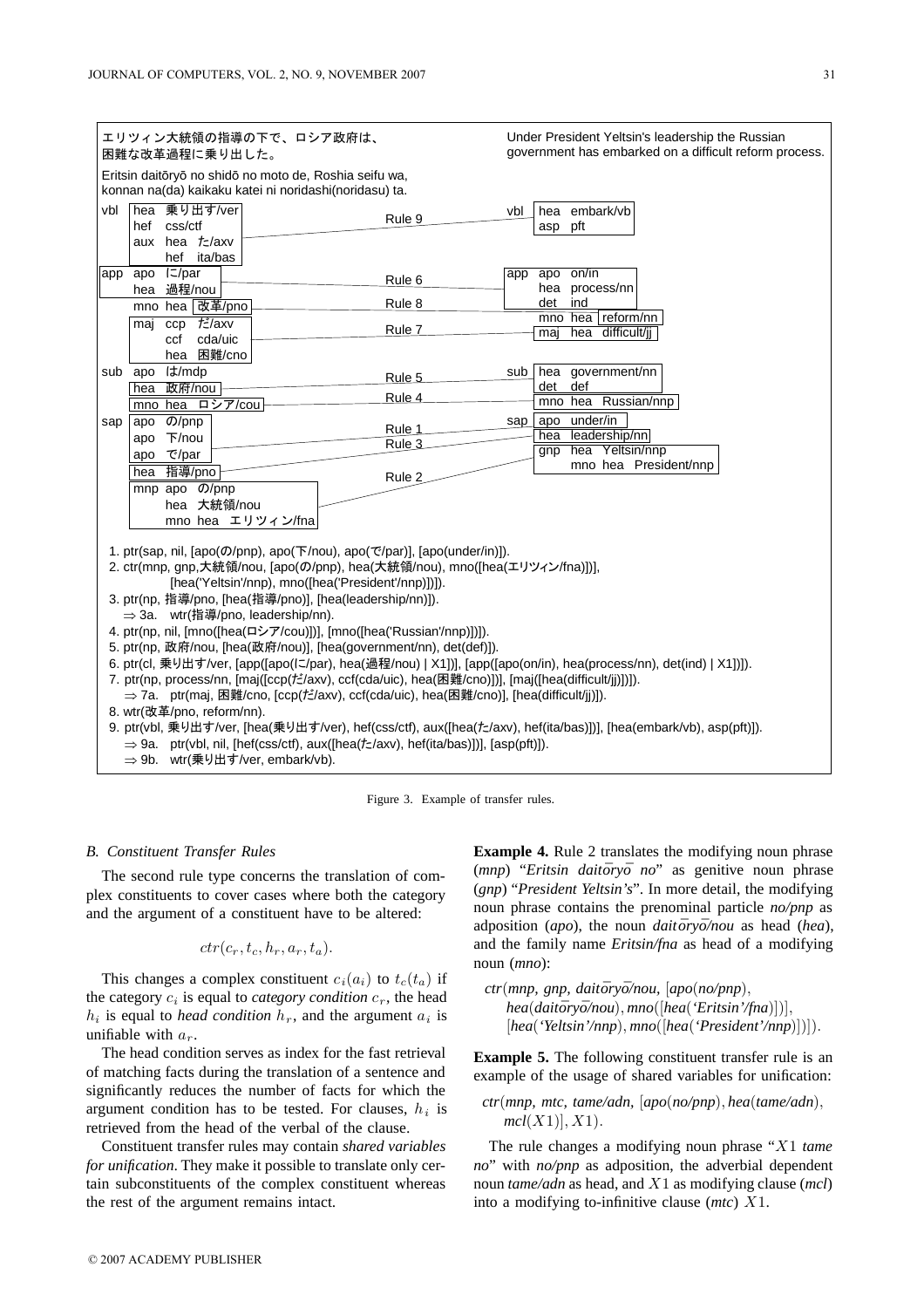For example, the application of the rule to the Japanese input "Y *chōwa sa seru tame no*" ("*to harmonize Y*") leads to:

$$
c_i = mnp,
$$
\n
$$
h_i = \ntame/adn,
$$
\n
$$
a_i = [apo(no/pnp), hea(tame/adn),
$$
\n
$$
mcl([vbl([hea(suru/ver), hef(isu/ocr),\naux([hea(seru/vsu), hef(vsv/bas)]),\nprn(chōwa/pno)]), dob(Y)])],
$$
\n
$$
t_c = mtc,
$$
\n
$$
t_a = [vbl([hea(suru/ver), hef(isu/ocr),\naux([hea(seru/vsu), hef(vsv/bas)]),\nprn(chōwa/pno)]), dob(Y)].
$$

This means that the argument of the modifying clause is transformed into  $t_a$  whereas the individual subconstituents are left unchanged, i.e. a verbal (*vbl*) and a direct object Y (to shorten the example). The verbal consists of the head verb *suru/ver*, the head form *(hef)* indicating the conjugation type (*isu*: irregular verb 'suru') and the conjugation form (*icr*: imperfective connection with 'reru'), the verbal suffix *seru/vsu* (head form *vsv*: vowel-stem verb / *bas*: base form) as auxiliary (*aux*), and the predicative noun (*prn*) *chōwa/pno*. As mentioned before, the verb  $suru$  changes the predicative noun *chowa (harmony)* into a verb, the verbal suffix *seru* is used to derive the causative form *saseru* of the verb *suru*.

**Acquisition.** Constituent transfer rules are learnt by the acquisition module if it encounters a situation where a complex constituent in the Japanese parse tree corresponds to a complex constituent with a different category in the English parse tree.

**Transfer.** If the transfer module arrives at a complex constituent during the traversal of the parse tree, it first tries to apply a constituent transfer rule before it continues its search for the argument of the complex constituent. To find suitable rule candidates the transfer module first checks if  $c_r$  equals  $c_i$  and  $h_r$  equals  $h_i$ . If the category and head condition are satisfied, it tries to unify  $a_r$  with  $a_i$ . If the unification is successful,  $t_c$  and  $t_a$  are used to build the English equivalent  $t_c(t_a)$  of the complex constituent by binding any shared variables as shown in Example 5.

# *C. Phrase Transfer Rules*

The most common and most versatile type of transfer rules are phrase transfer rules, which translate the argument  $a_i$  of a complex constituent  $c_i(a_i)$ :

$$
ptr(c_r, h_r, a_r, t_a).
$$

In addition to an exact match, the generalized categories *cl* (clause) and *np* (noun phrase) can be used for the category condition  $c_r$ .  $c_r$  must then subsume  $c_i$ , i.e.  $c_i \nightharpoonup c_r$ . The head condition is defined in the same way as for constituent transfer rules, i.e.  $h_i$  must equal  $h_r$ . If the applicability of a phrase transfer rule does not depend on  $h_i$ , then the special constant *nil* can be used for  $h_r$ . In addition,  $h_r$  can be set to the special constant *notex* to indicate that  $a_i$  must not contain a head, i.e.  $\exists h_i$ .

One important precondition for the efficient and robust application of phrase transfer rules by the transfer module is that the condition expressed by  $a_r$  is interpreted as subset condition, i.e.  $a_r \subseteq a_i$ . All additional subconstituents  $a_i\backslash a_r$  are appended to  $t_a$  unchanged. That way one phrase transfer rule may change only certain elements of a phrase whereas all other elements are translated later on by other transfer rules. The order of the subconstituents does not affect the satisfiability of the argument condition. This set property does not only apply to the top level of  $a_r$ but extends recursively to any level of detail specified in  $a_r$ . It is also possible to use the special constant *notex* as argument of a subconstituent in  $a_r$ , e.g.  $sub(notex)$ . In that case the rule can only be applied if no subconstituent of this category is included in  $a_i$ , e.g. if  $a_i$  does not include any subject:  $\mathit{sub}(S) \notin a_i$ .

Just as in the case of constituent transfer rules, also the expressiveness of phrase transfer rules can be increased significantly by using shared variables for unification.

**Example 6.** Rule 1 states that the sentence-initial phrase (*sap*) "X *no moto de*" with the three adpositions *no/pnp*, *moto/nou*, and particle *de/par* is translated as "*under* X":

$$
ptr(sap, nil, [apo(no/pp), apo(moto/nou), apo(de/par)], [apo(under/in)]).
$$

**Example 7.** Rule 3 transforms the head  $\frac{\delta}{\delta p}$  *no* of a noun phrase into *leadership/nn*:

$$
ptr(np, \; shid\bar{o}/pno, \;[hea(shid\bar{o}/pno)], \\ [hea(leading/nn)]).
$$

**Example 8.** Rule 4 changes the country *'Roshia'/cou*, when used as a modifying noun, into *'Russian'/nnp*:

$$
ptr(np, nil, [mno([hea('Roshia'/cou)])],\\ [mno([hea('Russian'/nnp)])]).
$$

**Example 9.** Rule 5 translates *seifu/nou* as the noun *government/nn* with definite determiner *the*, expressed as syntactic feature *det*(*def*):

> *ptr*(*np*,*seifu/nou,* [*hea*(*seifu/nou*)], [*hea*(*government/nn*), *det*(*def*)]).

**Example 10.** Rule 7 can be applied to a noun phrase with head *process/nn*. It replaces the modifying adjective phrase (*maj*) "*konnan na*" with *difficult*:

$$
ptr(np, process/nn, [maj([ccp(da/axv), ccf(cda/uc),\text{head}(konnan/cno)])], [maj([hea(dtfficult/jj)])]).
$$

The individual elements of the Japanese modifying adjective phrase are the auxiliary verb *da/axv* used as connective copula (*ccp*), the connective copula form (*ccf*): uninflected connection (*uic*) of the copula 'da' (*cda*), and the copular noun *konnan/cno*. A copular noun is a noun that can be used as an adjective in such a context. Rule 7 is generalized to Rule 7a by the consolidation module by removing the head condition for *process/nn* and moving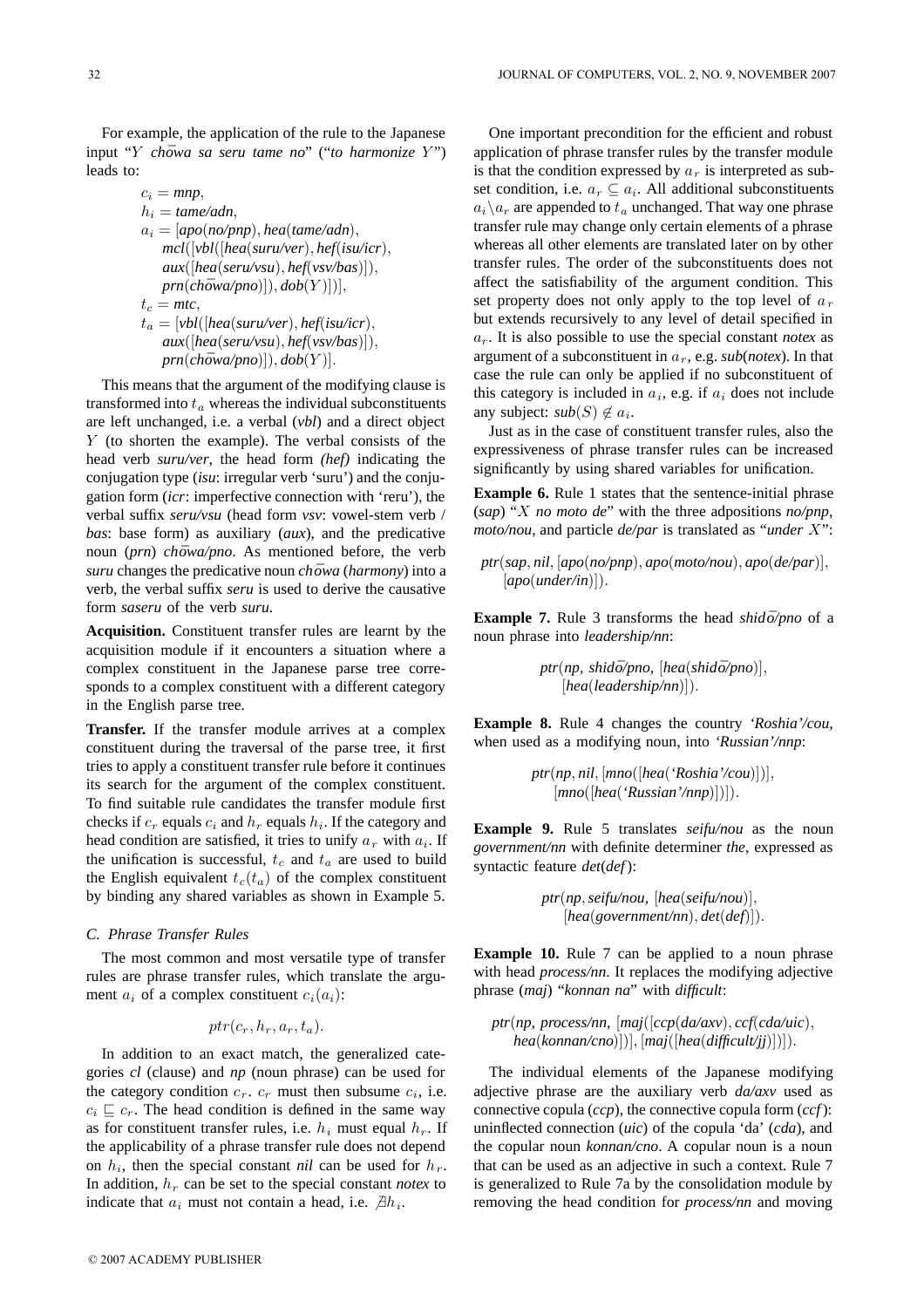the rule context one level down to the modifying adjective phrase:

*ptr*(*maj*, *konnan/cno,* [*ccp*(*da/axv*), *ccf*(*cda/uic*), *hea*(*konnan/cno*)], [*hea*(*difficult/jj*)]).

**Example 11.** Rule 9 deals with the translation of the verbal "*noridashi ta*", which consists of the continuative form (*ctf*) of the consonant-stem verb with ending 'su' (*css*) *noridasu/ver* as head verb, and the base form of the irregular verb 'ta' (*ita*) as auxiliary verb *ta/axv*. The head verb is translated as *embark/vb*; the auxiliary verb *ta* indicates perfect aspect, which is expressed by the syntactic feature *asp*(*pft*):

*ptr*(*vbl, noridasu/ver,* [*hea*(*noridasu/ver*), *hef*(*css/ctf*), *aux*([*hea*(*ta/axv*), *hef*(*ita/bas*)])],  $[hea(embark/b), asp(pt)].$ 

Rule 9 is split into two more general rules, Rule 9b for the translation of the head verb (see Example 3) and Rule 9a for the translation of the aspect:

*ptr*(*vbl, nil,* [*hef*(*css/ctf*), *aux*([*hea*(*ta/axv*), *hef*(*ita/bas*)])], [*asp*(*pft*)]).

**Example 12.** Finally, Rule 6 is an example of the use of shared variables for unification. It states that for a clause with head verb *noridasu*, the adpositional phrase (*app*) "X1 *katei ni*" is substituted with "*on a* X1 *process*":

*ptr*(*cl, noridasu/ver,* [*app*([*apo*(*ni/par*), *hea*(*katei/nou*)|X1])], [*app*([*apo*(*on/in*), *hea*(*process/nn*), *det*(*ind*)|X1])]).

The indefinite article is indicated as syntactic feature *det*(*ind*). For example, for the sentence in Figure 3 the application of the rule could look as follows (using ... and variables *N*, *A*, *Sub*, and *Sap* to shorten the example):

 $c_i = cl$ ,  $h_i =$ *noridasu/ver*,  $a_i = [vbl([hea(noridasu/ver), \ldots]),$  $app([hea(katei/hou), mno(N), apo(ni/par), maj(A)]),$ *sub*(*Sub*),*sap*(*Sap*)], t<sup>a</sup> = [*app*([*apo*(*on/in*), *hea*(*process/nn*), *det*(*ind*),  $mno(N), maj(A)]$ , *vbl*([*hea*(*noridasu/ver*),...]), *sub*(*Sub*),*sap*(*Sap*)].

**Acquisition.** Phrase transfer rules are used by the acquisition module to account for all situations that cannot be handled by the other two rule types, in particular to model contextual translation dependencies.

**Transfer.** The transfer module starts at the top level of the Japanese parse tree and tries to apply phrase transfer rules. For a successful rule application, we first collect all rule candidates that satisfy the conditions in  $c_r$ ,  $h_r$ , and  $a_r$ . Then we rate each rule and choose the rule with the highest score. The score is calculated based on the complexity of  $a_r$ , i.e. it is recursively computed from the number of subconstituents in  $a_r$ . In addition, rules are

assigned a higher score, if:  $h_r \neq nil$ ,  $a_r$  does not contain the head of the phrase, or if *notex* is used in  $a_r$ .

The verification of the argument condition  $a_r$  is a quite complex task because it requires testing for set inclusion at the top level  $(a_r \subseteq a_i)$  as well as recursively testing for set unifiability of arguments of subconstituents. We solve this problem by removing each constituent in  $a_r$ from  $a_i$ , at the same time binding free variables in  $a_r$ and  $t_a$  through unification. The remaining constituents from the input  $a_i \setminus a_r$  are returned as a list of additional elements to be appended to  $t_a$ . A constituent in  $a_r$  can be removed from  $a_i$  if the two constituents  $co_r$  and  $co_i$ can be directly unified, or if their categories are identical and their arguments  $a_{co_r}$  and  $a_{co_i}$  are unifiable sets. The latter condition is verified by again removing each subconstituent in  $a_{co_r}$  from  $a_{co_i}$  until either a free variable as tail of  $a_{co_r}$  (i.e. |X1]) or the end of both lists has been reached. In addition, any *notex* condition has to be verified by the satisfiability test.

If no more rules can be applied at the sentence level, each constituent in the sentence is examined individually. We first search for constituent transfer rules before we perform a transfer of the argument. The latter involves the application of word transfer rules for simple constituents, whereas the top-level procedure is repeated recursively for complex constituents.

## V. MS WORD INTERFACE

We have developed a user-friendly MS Word interface so that the translation functionality is directly available from any editor window, see Figure 4 for a screenshot. All tasks can be invoked via two toolbars. The commands in the first toolbar concern Japanese sentences. The user can click anywhere in a Japanese document and select a command. This results in the automatic extraction of the sentence at the cursor position, the execution of the task by JETCAT, and the insertion of the formatted output with borders after the analyzed sentence.

The user can retrieve the English translation of a Japanese sentence by clicking on "Translation". In addition, it is possible to inspect all the intermediate results of the translation process via the commands "Japanese Token List", "Japanese Parse Tree", and "Generation Tree". The language student can also select "Applied Rules" to receive an enumerated list of the transfer rules used by the transfer module in the correct order of their application.

A particularly instructive feature is the single step trace mode. Starting from the original Japanese parse tree, the user can watch how the tree gradually turns into the completely translated generation tree. If the user clicks on "Single Step Trace", the first transfer rule applied by the transfer module is displayed together with its effects on the parse tree. By clicking repeatedly on "Single Step Trace", the users can follow the progress of the transfer module and get a better understanding of the translation process. For example, Figure 4 depicts the output after clicking on "Single Step Trace" for the third time, i.e.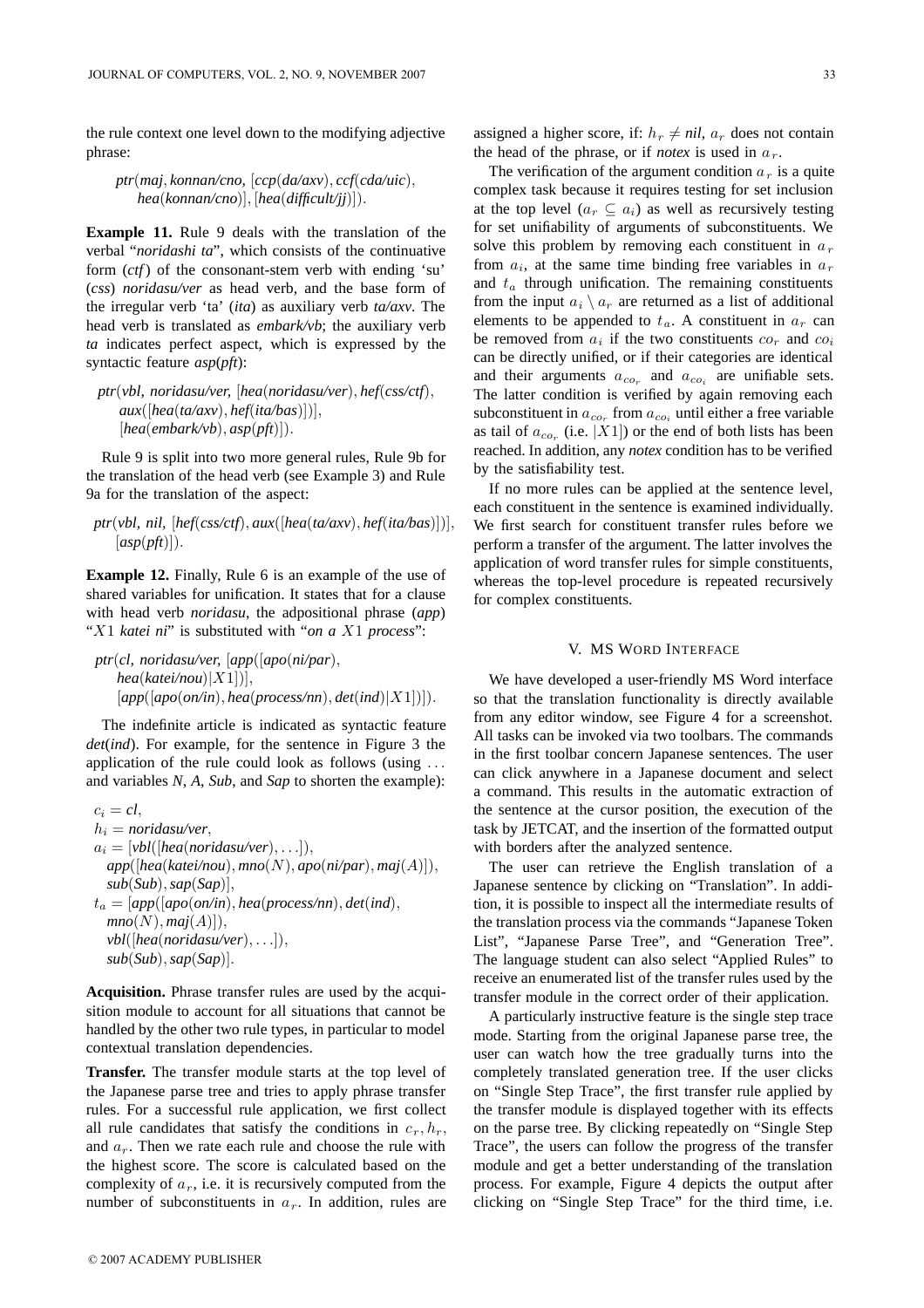| iaptext.doc - Microsoft Word                                                                                  | -  □ ×                         |
|---------------------------------------------------------------------------------------------------------------|--------------------------------|
| Bearbeiten<br>Ansicht<br>Einfügen<br>Datei<br>Format Extras<br>Tabelle<br>Adobe PDF<br>Fenster<br>-7 -        | $\times$<br>Acrobat-Kommentare |
| Japanese Token List   Japanese Parse Tree   Generation Tree   Applied Rules   Single Step Trace   Translation |                                |
| English Token List   English Parse Tree   New Rules   Consolidated Rules   Update Rule Base  <br>: Clear      |                                |
| <b>A YO REPAIRING</b><br>ITACHATE CARRIELY JATHLANA CHAIL /                                                   |                                |
| である。                                                                                                          |                                |
| エリツィン大統領の指導の下で、ロシア政府は、困難な改革過程に乗り出し                                                                            |                                |
| た。                                                                                                            |                                |
| 3. ptr(maj. 困難/cno. [ccp(だ/axv). ccf(cda/uic). hea(困難/cno)]. [hea(difficult/ii)]).                            |                                |
|                                                                                                               |                                |
| on/in<br>app<br>apo                                                                                           |                                |
| hea<br>process/nn                                                                                             |                                |
| det<br>ind<br>reform/nn<br>hea<br>mno                                                                         |                                |
| difficult/ji<br>hea<br>maj                                                                                    |                                |
| 乗り出す/ver<br>vbl<br>hea                                                                                        |                                |
| css/ctf<br>hef                                                                                                |                                |
| た/axv<br>hea<br>aux                                                                                           |                                |
| hef<br>ita/bas                                                                                                |                                |
| は/mdp<br>sub<br>apo<br>政府/nou<br>hea                                                                          |                                |
| ロシア/cou<br>hea<br>mno                                                                                         |                                |
| $\mathcal{D}/\mathsf{pnp}$<br>sap<br>apo                                                                      |                                |
| 下/nou<br>apo                                                                                                  |                                |
| で/par<br>apo                                                                                                  |                                |
| 指導/pno<br>hea                                                                                                 |                                |
| $\mathcal{D}/\mathsf{pnp}$<br>apo<br>mnp                                                                      |                                |
| 大統領/nou<br>hea                                                                                                |                                |
| エリツィン/fna<br>hea<br>mno                                                                                       |                                |
| 中国は現在、経済建設のためには平和的環境を必要とするという政策判断を                                                                            |                                |
| 行っている。                                                                                                        |                                |
| 注之正義の原則を其礎とする問題解沖により平和条約早期締結のための                                                                              |                                |
| $\equiv$ 5 $\equiv$ 8 $\parallel$                                                                             | ⊁                              |
| Seite 1<br>Ab <sub>1</sub><br>1/2<br>Bei 2,9"<br>Ze 10 Sp 16<br>MAK AND ERW UB<br>Japanisch                   | <b>Lix</b>                     |

Figure 4. Screenshot of MS Word interface.

after applying Rule 7a from Figure 3 to the example sentence.

The first command of the second toolbar, "Clear", is used to delete the last output produced by JETCAT. All the other commands of the second toolbar concern English sentences or Japanese-English sentence pairs. The user can view the intermediate results of the linguistic analysis for English sentences by selecting "English Token List" and "English Parse Tree". The English sentence is again automatically extracted from the current cursor position.

To better comprehend the acquisition task, the language student can click on "New Rules" for a Japanese-English sentence pair. JETCAT returns an enumerated list of transfer rules that could be learnt from this translation example in the correct order of their derivation. Furthermore, by choosing "Consolidated Rules", the user can scrutinize the generalizing transformations that would be performed for this sentence pair by the consolidation module.

Finally, one important functionality of JETCAT is the possibility to customize translation results by simply correcting them in the editor window and updating the rule base with the command "Update Rule Base". Before this, the user can verify the consequences of the changes on the acquisition procedure with "New Rules" and "Consolidated Rules". As soon as the revised translation has been committed with "Update Rule Base", the sentence will be always translated that way.

#### VI. WEB INTERFACE

In addition to the MS Word interface described in the previous section we also provide the possibility to access JETCAT through a Web browser. This means that the user does not have to install the machine translation system on his local computer, instead he only has to connect to the Web server hosting the JETCAT system. The user can either directly input a Japanese sentence into the Web interface (see Figure 5) or use a Visual Basic macro to open a browser window from MS Word. In the latter case, the macro extracts the Japanese sentence at the cursor position and calls the Web server via the GET method by adding the sentence as query string. The Web server responds by returning the Web form with the Japanese input sentence.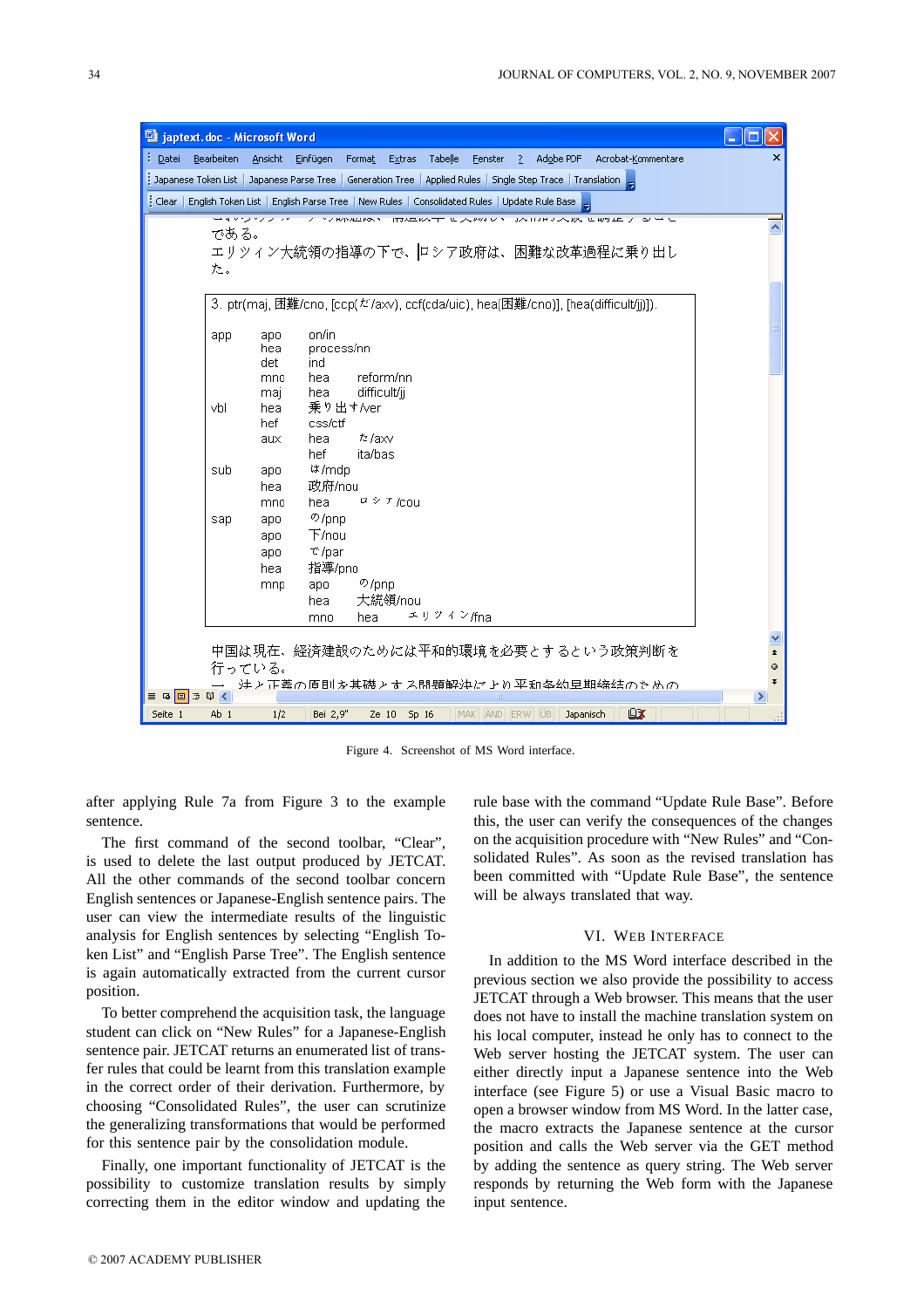| <b>UD JETCAT - Mozilla Firefox</b>                                                                                         |
|----------------------------------------------------------------------------------------------------------------------------|
| Ansicht Chronik<br>Bearbeiten<br>Lesezeichen<br>Hilfe<br>Datei<br>Extras                                                   |
| JETCAT - Japanese-English Translation Using<br><b>Corpus-Based Acquisition of Transfer Rules</b>                           |
| <b>Enter a Japanese sentence:</b>                                                                                          |
| エリツィン大統領の指導の下で、ロシア政府は、困難な改革過程に乗り出し<br>た。                                                                                   |
| Japanese Token List   Japanese Parse Tree<br>Clear<br>Generation Tree<br>Translation<br>Applied Rules<br>Single Step Trace |
| <b>English translation:</b>                                                                                                |
|                                                                                                                            |
| English Token List  <br>English Parse Tree<br>Clear<br>New Rules<br>Consolidated Rules<br>Update Rule Base                 |

Figure 5. Screenshot of Web interface.

If the user clicks on the "Japanese Token List" button, the Japanese sentence is sent to the Web server via the POST method, which returns a tabular display of the lexical data as shown in Figure 6. The three columns contain the following information about the individual word tokens:

- *surface form*: if the inflected form differs from the base form, the latter is appended in parentheses,
- *Roman transcription* of surface form (and base form),
- *part-of-speech tag* (and tags for conjugation type / conjugation form): with "Display Legend", a list of textual descriptions can be displayed.

For the Roman transcription we use the Hepburn Romanization system. We retrieve the pronunciation data stored as katakana from the Japanese lexicon and map the katakana syllables to their Romanized versions. In a second step we deal with morphological alternations for certain syllable combinations, the capitalization of proper nouns, and other special cases.

The language student can also click on "Japanese Parse Tree" to receive an HTML table with a nicely formatted representation of the sentence structure. In the same way, the user can select "Generation Tree", "Applied Rules", and "Single Step Trace" to inspect the other intermediate results of the translation process. When clicking on "Translation", the English translation of the Japanese input sentence is directly inserted into the second text area of the Web form (see Figure 5). This way, the student can look at the result of the target language analysis ("English Token List" and "English Parse Tree") for the original translation as well as for any corrections suggested by the student. The remaining buttons at the end of the Web form concern both text areas, i.e. the Japanese-English sentence pair. The student can view details about the acquisition task by selecting "New Rules" and "Consolidated Rules".

| Bearbeiten <u>A</u> nsicht |  |          |                                |     |                                                                                                                                              |  |  |
|----------------------------|--|----------|--------------------------------|-----|----------------------------------------------------------------------------------------------------------------------------------------------|--|--|
|                            |  |          | Chronik Lesezeichen Extras     |     |                                                                                                                                              |  |  |
|                            |  |          |                                |     |                                                                                                                                              |  |  |
|                            |  |          |                                |     | I                                                                                                                                            |  |  |
| エリツィン                      |  |          |                                | fna |                                                                                                                                              |  |  |
| 大統領                        |  | daitōryō |                                |     | nou                                                                                                                                          |  |  |
| の                          |  | no       |                                |     | pnp                                                                                                                                          |  |  |
| 指導                         |  | shidō    |                                |     | pno                                                                                                                                          |  |  |
| の                          |  | no       |                                |     | pnp                                                                                                                                          |  |  |
| 下<br>で                     |  | moto     |                                | nou |                                                                                                                                              |  |  |
|                            |  | de       |                                |     | par                                                                                                                                          |  |  |
|                            |  |          |                                |     |                                                                                                                                              |  |  |
| ロシア                        |  | Roshia   |                                |     | cou                                                                                                                                          |  |  |
|                            |  | seifu    |                                | nou |                                                                                                                                              |  |  |
|                            |  |          |                                |     |                                                                                                                                              |  |  |
|                            |  |          |                                |     |                                                                                                                                              |  |  |
|                            |  | konnan   |                                |     | cno                                                                                                                                          |  |  |
|                            |  | na(da)   |                                |     | axv(cda/uic)                                                                                                                                 |  |  |
| 改革                         |  | kaikaku  |                                |     | pno                                                                                                                                          |  |  |
| 過程                         |  | katei    |                                |     | nou                                                                                                                                          |  |  |
| łС                         |  | ni       |                                |     | par                                                                                                                                          |  |  |
| た                          |  |          |                                |     |                                                                                                                                              |  |  |
|                            |  | ta       |                                |     | axv(ita/bas)                                                                                                                                 |  |  |
|                            |  |          |                                |     |                                                                                                                                              |  |  |
|                            |  |          | 難な改革過程に乗り出した。<br>Eritsin<br>wa |     | <b>JETCAT</b> - Japanese Token List<br>エリツィン大統領の指導の下で、ロシア政府は、困<br>cma<br>lmdp<br>cma<br>乗り出し(乗り出す)  noridashi(noridasu)  ver(css/ctf)<br>per |  |  |

Figure 6. Screenshot of token list.

Finally, he can resubmit any post-edited translation to JETCAT via "Update Rule Base" so that the sentence will be translated that way in the future. For that purpose, we keep copies of the default rule base derived from JENAAD for the individual users of our system so that each user can have his own customized JETCAT version.

#### VII. CONCLUSION

In this paper, we have presented JETCAT, a rule-based Japanese-English machine translation system based on the automatic acquisition of the transfer knowledge from a parallel corpus. We have finished the implementation of the system for a subset of the JENAAD corpus including an MS Word interface and a first local prototype configuration of the Web application to demonstrate the feasibilty of our approach.

Future work will focus on extending the coverage of the system to the complete corpus and on performing a quantitative evaluation of the translation quality by using ten-fold cross-validation on the JENAAD corpus. Moreover, we are working on additional features, e.g. the display of the different readings for individual kanji, to make the system more user friendly.